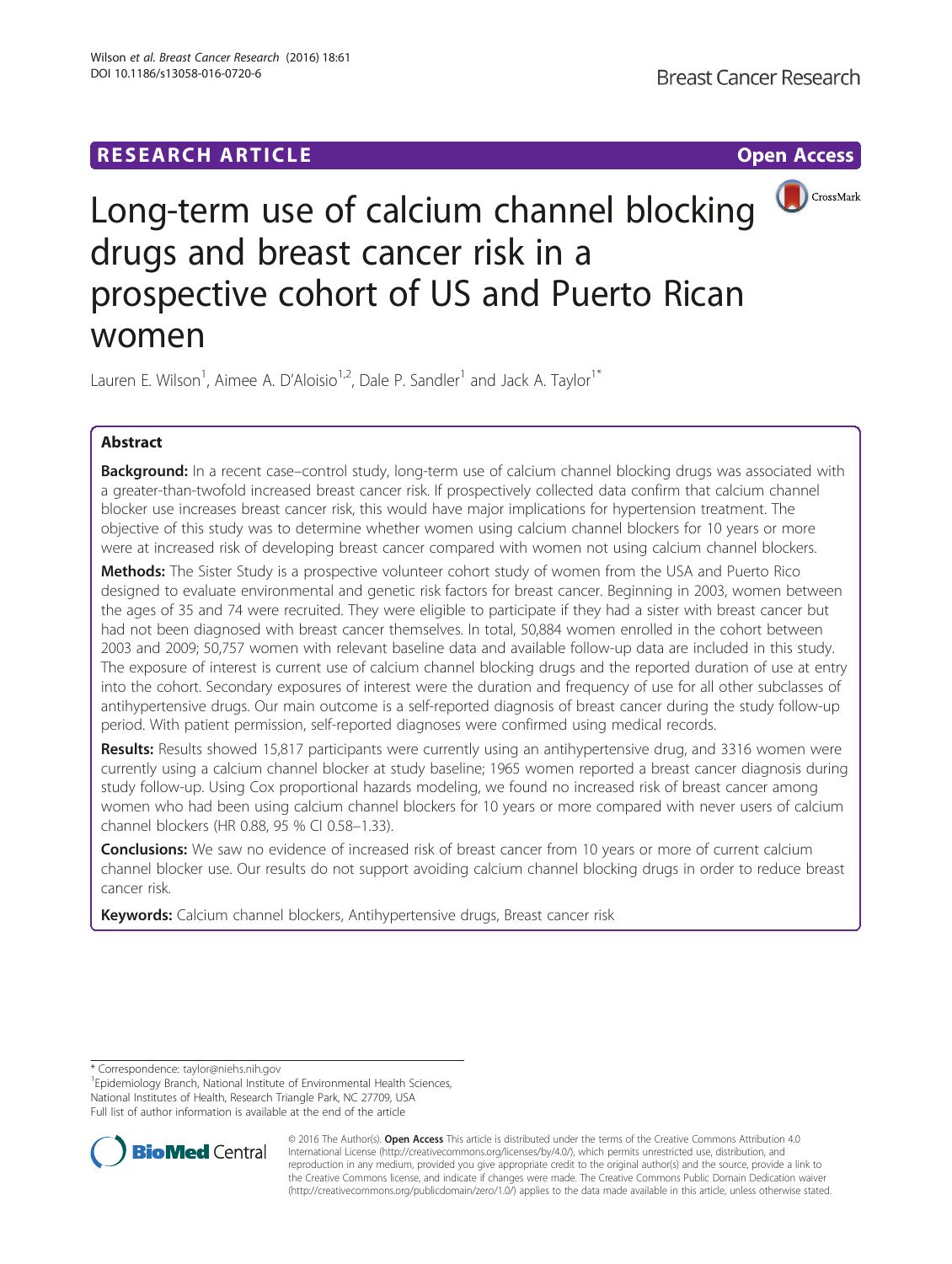# Background

Antihypertensive drugs constitute the most commonly prescribed drug class in the USA. In 2010, Americans filled 678.2 million antihypertensive drug prescriptions [[1, 2\]](#page-7-0), and after starting, many individuals continue taking the drug for the rest of their lives [[2\]](#page-7-0). The association between antihypertensives and breast cancer risk has been evaluated in a limited number of studies with mixed results.

A recent case–control study of women aged 55–74 reported a twofold increased risk of breast cancer for women who were current calcium channel blocker users with at least 10 years of use [[1\]](#page-7-0). This increased risk was observed relative to women who had never used antihypertensive drugs, and relative to women using another type of antihypertensive for 10 years or more. They also reported a higher risk increase for breast cancer for women with current use of the nondihydropyridine subclass of calcium channel blockers compared with those using dihydropyridines [\[1\]](#page-7-0). Several other case–control studies have also reported increased breast cancer risk in women who used calcium channel blockers [[1, 3](#page-7-0)–[5\]](#page-7-0) or with recent use (past 2 years) of immediate-release (short-acting) calcium channel blockers [\[3\]](#page-7-0) However, case–control studies are limited in their ability to establish causal risk associations; collecting exposure information after disease diagnosis may lead to recall bias. Prospective studies that assess exposure before disease diagnoses occur are effective at minimizing biases related to differential exposure recall or possible medication changes following breast cancer diagnosis and treatment. Prospective studies may also provide a more accurate picture of exposures during the at-risk period. A number of prospective cohort studies have reported no association between breast cancer and antihypertensive use in general or by drug subclass [[6](#page-7-0)–[13](#page-7-0)]. However, uncertainty about calcium channel blocker use and breast cancer risk remains; many of these prospective studies have been limited by small numbers of breast cancer cases, failure to examine drug subclasses, or short durations of antihypertensive use.

Contemporary prospective cohort studies with many long-term calcium channel blocker users are needed to determine whether breast cancer risk is associated with long-term use of these drugs. Although two recent cohort studies with large sample sizes did not detect increased risk of breast cancer among users of calcium channel blockers [\[12](#page-7-0), [13](#page-7-0)], studies of the general population might not accurately capture elevated risks that may be amplified in women with family histories of breast cancer through interaction with other risk factors [\[14](#page-7-0)].

The Sister Study is a prospective cohort study of 50,884 women who had a sister with breast cancer and thus are at increased risk of developing breast cancer themselves. This study was designed specifically to capture

possible interactions between environmental and lifestyle risk factors such as antihypertensive drug use, and the genetic risk factors underlying familial breast cancer risk. These data were collected in a time period when longterm antihypertensive use was increasingly common among women aged 50 and older, and therefore provide a unique opportunity to evaluate the effect of long-term calcium channel blocker use on breast cancer risk in a higher-risk population of women.

# **Methods**

## Study population

The Sister Study is a volunteer cohort of women recruited through media and community outreach across the USA and Puerto Rico. Women were eligible to participate if they had a sister with breast cancer and had never been diagnosed with breast cancer themselves. Between 2003 and 2009, the cohort enrolled 50,884 women and participants completed in-person physical examinations and baseline telephone interviews detailing medical, lifestyle, dietary, and reproductive history. Participants are followed for incident breast cancer diagnoses with annual health updates supplemented with detailed biennial and triennial questionnaires with follow-up response rates ≥94 % [[15, 16](#page-7-0)]. The study was approved by the Institutional Review Board of the National Institute of Environmental Health Sciences, NIH and the Copernicus Group Institutional Review Board. Inclusion in this analysis is covered by the informed consent form all included cohort participants agreed to and signed.

Sister Study participants are surveyed for development of breast cancer annually, and are asked to report a new breast cancer diagnosis between follow-ups. Reported cases are confirmed with medical record retrieval. Selfreports and medical records were also used to compile and confirm information on tumor histology and hormone receptor status. At the time of analysis (Data Release 2.0), approximately 91 % of women with breast cancer consented to retrieval of their medical records. All women who reported a breast cancer diagnosis had an opportunity to disavow their report; women who disavowed their initial report of a breast cancer diagnosis  $(N = 3)$  are not included as cases in this analysis. Of the 77 % of cases  $(N = 1638)$  who had records available at the time of analysis, there was close agreement between self-report and the medical record for the diagnosis of breast cancer (99.5 %), classification of an invasive cancer (98.5 %), and ER+ status (99 %), providing a high degree of confidence in the use of self-report for those women with missing medical record data. All available breast cancer diagnoses collected during or prior to the last completed follow-up phase as of 26 April 2013 were included.

Information on use of calcium channel blocking drugs or use of other classes of antihypertensive drugs was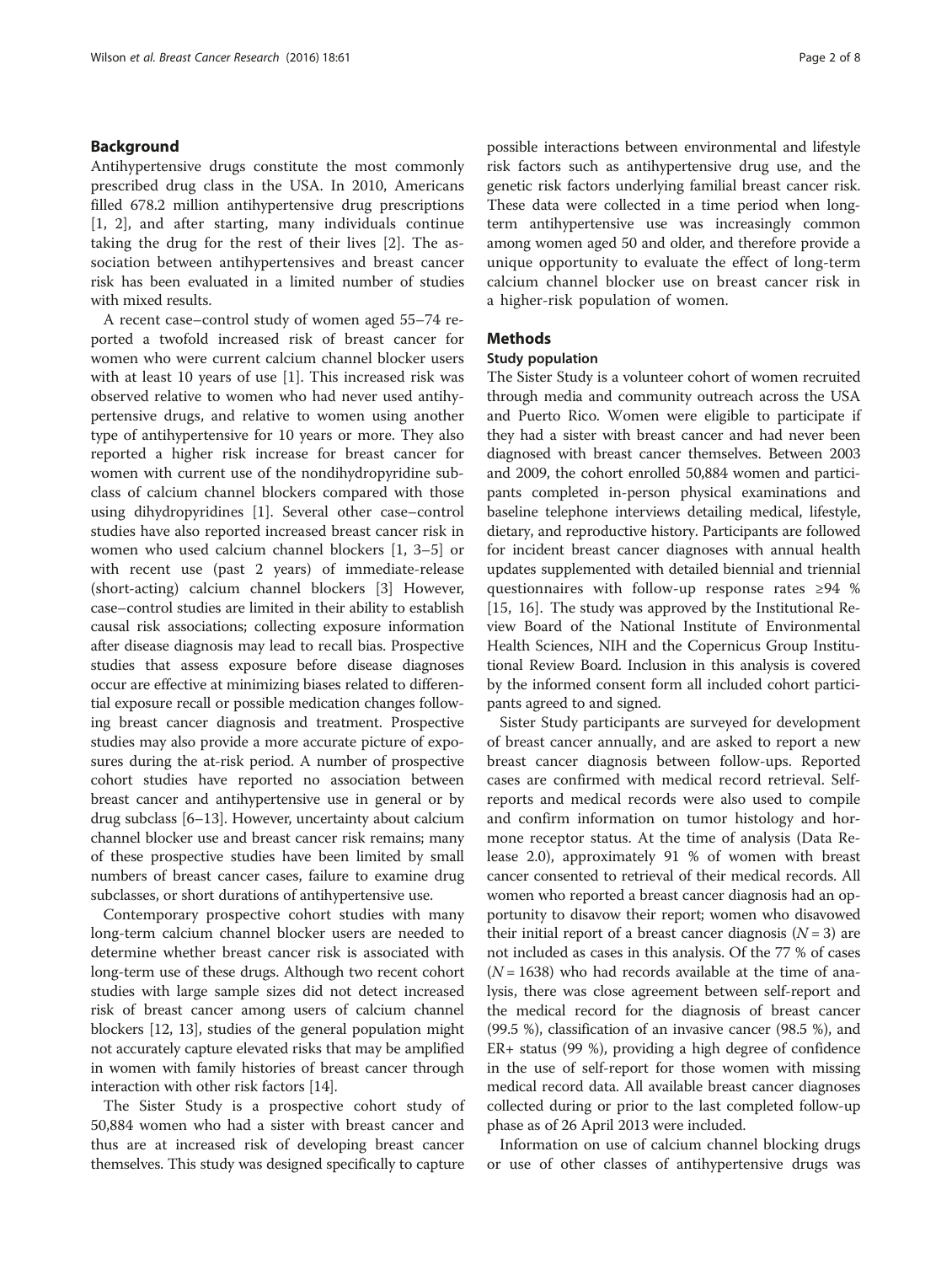obtained from the baseline Sister Study questionnaire. Women were asked a series of questions designed to capture information on all current and past medications for all reported medical conditions. Information on medication use collected in the survey included: the patient's medical conditions; the name of each drug taken for the reported medical conditions; how frequently each drug was taken per week; and the first and last ages at which the drug was taken. They were also asked to report any additional medications taken that were not associated with the medical conditions they reported. To minimize reporting errors, women were asked to have their current medications on hand during the interview. They were provided booklets with the names of commonly used medications for various conditions such as hypertension prior to the interview to promote accurate reporting of current medications and medications used in the past. Each reported medication was coded by product and class using the Slone Drug Dictionary (Boston University, Boston, MA, USA). Products that contained more than one active ingredient were assigned multiple class codes.

We examined the effect of duration and class of antihypertensive drug use on breast cancer risk. We included use of antihypertensive drugs for all disease indications and reported use without a specific indication listed. Covariates were obtained from the baseline Sister Study questionnaires or measured during examiner at-home visits; these included age, race/ethnicity, underlying medical conditions and medical history, family medical history, history of benign breast conditions, smoking status, alcohol consumption habits, level of reported physical activity, body mass index (BMI) from examiner-measured height and weight, age at menarche, menopausal status, hormonal exposures including hormone replacement therapy and oral contraceptives, selected dietary factors, and history of pregnancy and breastfeeding. Baseline menopause status was determined by a women's self-reported age at last menstrual period (LMP); a women was considered postmenopausal if 12 months or more had passed since her LMP at baseline, or if her last LMP was determined to have occurred pre baseline based on subsequent reports during study follow-up. Women with hysterectomy or uterine surgeries were considered postmenopausal when they reached the age of 56.

# Statistical methods

We characterized use of calcium channel blockers and other antihypertensive drugs in the cohort using standard contingency table methods with chi-square tests. Univariate and multivariate logistic regression analyses were used to identify potential covariates associated with different levels of current and lifetime antihypertensive

use across drug subclasses. All statistical analyses were conducted using SAS 9.3 (Cary, NC, USA).

To determine the association between calcium channel blocker use and breast cancer risk, we calculated hazard ratios (HRs) for strata of lifetime use and incident breast cancer using multivariate Cox proportional hazard regression. Calcium channel blocker use was categorized into five levels: (1) never used calcium channel blocker; (2) former user of calcium channel blocker; (3) current user with less than 5 years of use; (4) current user with 5–10 years of use; and (5) current user with 10 years or more of use. The same stratifications were used for use of any type of antihypertensive drug, as well as for the following classes of antihypertensive drugs: beta-blockers, angiotensin-converting enzyme (ACE) inhibitors, diuretics, angiotensin receptor blockers, and miscellaneous drugs. Calcium channel blockers were also stratified into dihydropyridines (amlodipine, felodipine, nifedipine SR, isradipine, nifedipine, nicardipine) and nondihydropyridines (verapamil, diltiazem, verapamil SR, diltiazem XR). Women who switched from one antihypertensive drug subclass to another subclass before the baseline survey were considered former users for their previous drug subclass, current users for their current subclass, and current users of antihypertensives in general.

Attained age serves as the time scale for the Cox proportional hazards regression models. Participants enter the analysis with their age at study enrollment, and accrue person-time until they either exit at the age of breast cancer diagnosis for cases or the age at their last completed health questionnaire. Participants who failed to respond to their most recent eligible health update were censored at the earliest date among death or the midpoint of the interval between the last completed health update and the end of the window of eligibility for responding to their first missed health update. We ran crude unadjusted Cox proportional hazards regression models as well as a multivariable model with adjustment for the following variables selected as a-priori potential confounders based on existing literature: baseline-measured BMI, race/ethnicity, smoking status, parity, menopause status, age at menarche, history of breast conditions, current drinking level, hormone replacement therapy use, and statin use. We also ran models excluding women who reported prophylactic mastectomy at baseline ( $N = 234$ ), or with adjustment for prophylactic tamoxifen and reloxifene use, but these factors had no material effect on our risk estimates and were excluded from the final model.

As an a-priori hypothesis, we examined risk associated with long-term use of calcium channel blocking drugs, and additionally examined use of antihypertensives in general and use of other subclasses of antihypertensive drugs. We focused on use of calcium channel blockers that lasted for 10 years or more, because this is the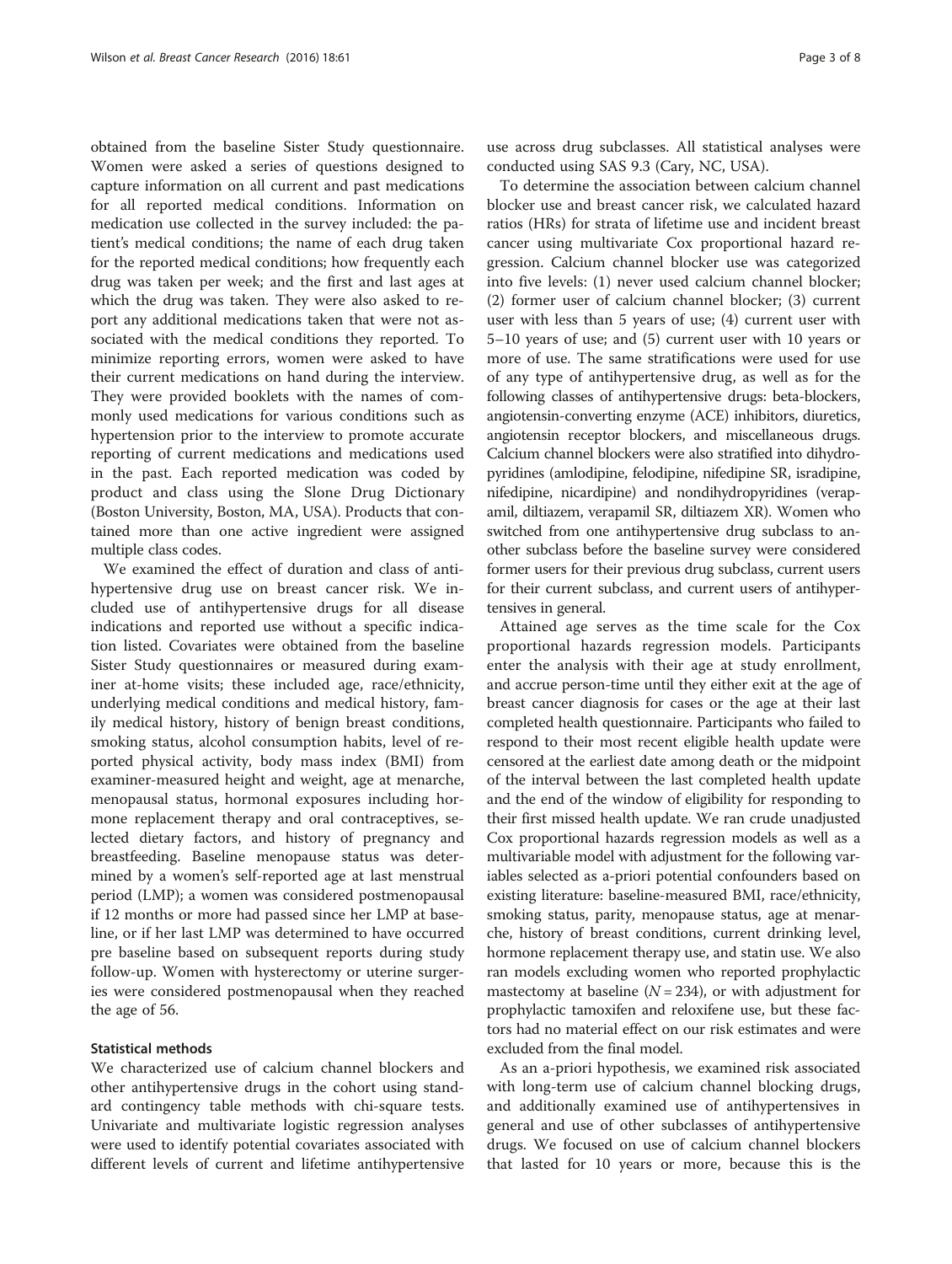length of usage that has recently been associated with breast cancer risk. We also conducted analyses where long-term use was defined less strictly as 5 years or more of use to provide increased statistical power for risk detection. We examined risk associated with longterm calcium channel blocker use by breast tumor characteristics including tumor invasiveness at diagnosis and estrogen receptor status. To make our results as comparable as possible with previously conducted studies, we conducted sensitivity analyses limiting our analytical group to: women who were postmenopausal at study entry; and women who were aged 55 or older at study entry. Additionally, we conducted an active comparator sensitivity analysis in which we limited our analytical group to women who were current users of an antihypertensive drug: for at least 5 years; and for at least 10 years. This analysis allows for direct comparison of long-term calcium channel blocker users with women who were long-term users of another class of antihypertensive drug.

# Results

After excluding women missing relevant baseline or follow-up data or who were diagnosed with breast cancer before completion of enrollment activities, we had an analytical cohort of 50,757 women for this study: 17,068 women (33.6 %) reported ever taking an antihypertensive drug in their lifetime; and 15,817 (31.2 %) were currently using an antihypertensive drug, 3316 of whom were currently using a calcium channel blocker at study baseline. The majority of current antihypertensive users (90.1 %) were postmenopausal at baseline. Demographic characteristics of women who had and had not taken calcium channel blockers are presented in Table 1. On average, women who reported calcium channel blocker use were older than nonusers, with a mean age at study baseline of 60.2 years compared with a mean of 54.5 years among women who had never used calcium channel blockers ( $p < 0.0001$ ). A larger proportion of calcium channel blocker users were black (21 %) compared with never users  $(8 \% , p < 0.0001)$ . Calcium channel blocker users had higher BMIs than nonusers ( $p < 0.0001$ ) and were more likely to have used hormone replacement therapy ( $p < 0.0001$ ), both of which are established risk factors for postmenopausal breast cancer. Demographics for users of all classes of antihypertensive drugs compared with nonusers were very similar to calcium channel blocker use alone (Additional file [1](#page-6-0): Table S1).

Of the 3844 women in the cohort who reported current use of calcium channel blockers (Table [2](#page-4-0)), 820 had been using calcium channel blockers for 10 years or more. Among users of calcium channel blockers, women with longer durations of calcium channel blocker use were more likely than short-term users to

|                                            | Calcium channel blocker use  |                                   |                        |
|--------------------------------------------|------------------------------|-----------------------------------|------------------------|
|                                            | Never used<br>$(N = 46,904)$ | Used<br>$(N = 3853)$              | $p$ value <sup>a</sup> |
| Age at baseline                            |                              | 54.5 (48.0-61.0) 60.2 (55.0-66.0) | < 0.0001               |
| Age at menarche                            |                              | 12.7 (12.0–13.0) 12.4 (11.5–13.0) | < 0.0001               |
| Race                                       |                              |                                   | $<$ 0.0001             |
| Non-Hispanic White                         | 39,705 (85)                  | 2748 (71)                         |                        |
| Non-Hispanic Black                         | 3655 (8)                     | 797 (21)                          |                        |
| Hispanic                                   | 2311 (5)                     | 197(5)                            |                        |
| Other                                      | 1219(3)                      | 110(3)                            |                        |
| Missing                                    | 14 (< 1)                     | $0$ (<1)                          |                        |
| Body mass index                            |                              |                                   | $<$ 0.0001             |
| $<$ 25                                     | 18,588 (40)                  | 786 (20)                          |                        |
| 25.0-29.9                                  | 14,953 (32)                  | 1166 (30)                         |                        |
| $30.0 - 34.9$                              | 7839 (17)                    | 944 (25)                          |                        |
| $35.0+$                                    | 5508 (12)                    | 956 (25)                          |                        |
| Missing                                    | $16 \; (<1)$                 | 1 (< 1)                           |                        |
| Menopause status                           |                              |                                   | $<$ 0.0001             |
| Pre menopause                              | 14,254 (30)                  | 461 (12)                          |                        |
| Post menopause                             | 32,332 (69)                  | 3381 (88)                         |                        |
| Missing                                    | 318(1)                       | 11 (< 1)                          |                        |
| Ever pregnant                              |                              |                                   | < 0.0001               |
| No                                         | 5947 (13)                    | 407 (11)                          |                        |
| Yes                                        | 40,935 (87)                  | 3445 (89)                         |                        |
| Missing                                    | $22 \le 1$                   | 1(<1)                             |                        |
| Ever used hormone<br>replacement therapy   |                              |                                   | $<$ 0.0001             |
| Νo                                         | 26,193 (56)                  | 1532 (40)                         |                        |
| Yes                                        | 20,561 (44)                  | 2313 (60)                         |                        |
| Don't know/missing                         | $150 (=1)$                   | 8(<1)                             |                        |
| Ever diagnosed with<br>cancer <sup>b</sup> |                              |                                   | 0.0009                 |
| No                                         | 44,612 (95)                  | 3613 (94)                         |                        |
| Yes                                        | 2241 (5)                     | 230 (6)                           |                        |
| Don't know/missing                         | 51 $(< 1)$                   | $10 (=1)$                         |                        |
| Smoking status                             |                              |                                   | < 0.0001               |
| Never smoked                               | 26,441 (56)                  | 2045 (53)                         |                        |
| Past smoker                                | 16,604 (35)                  | 1487 (39)                         |                        |
| Current smoker                             | 3845 (8)                     | 318(8)                            |                        |
| Don't know/missing                         | 14(1)                        | $3 (-1)$                          |                        |

Table 1 Study demographic characteristics of never users and ever users of calcium channel blocking drugs at study baseline

Data presented as mean (interquartile range) of  $N$  (%)

 $^a$ Calculated using chi-square tests and Student's t tests as appropriate **<sup>b</sup>Cancers other than breast cancer (excluding basal-cell carcinoma)** 

be postmenopausal or to have ever used hormonal replacement therapy, both of which increase breast cancer risk (Additional file [1:](#page-6-0) Table S2).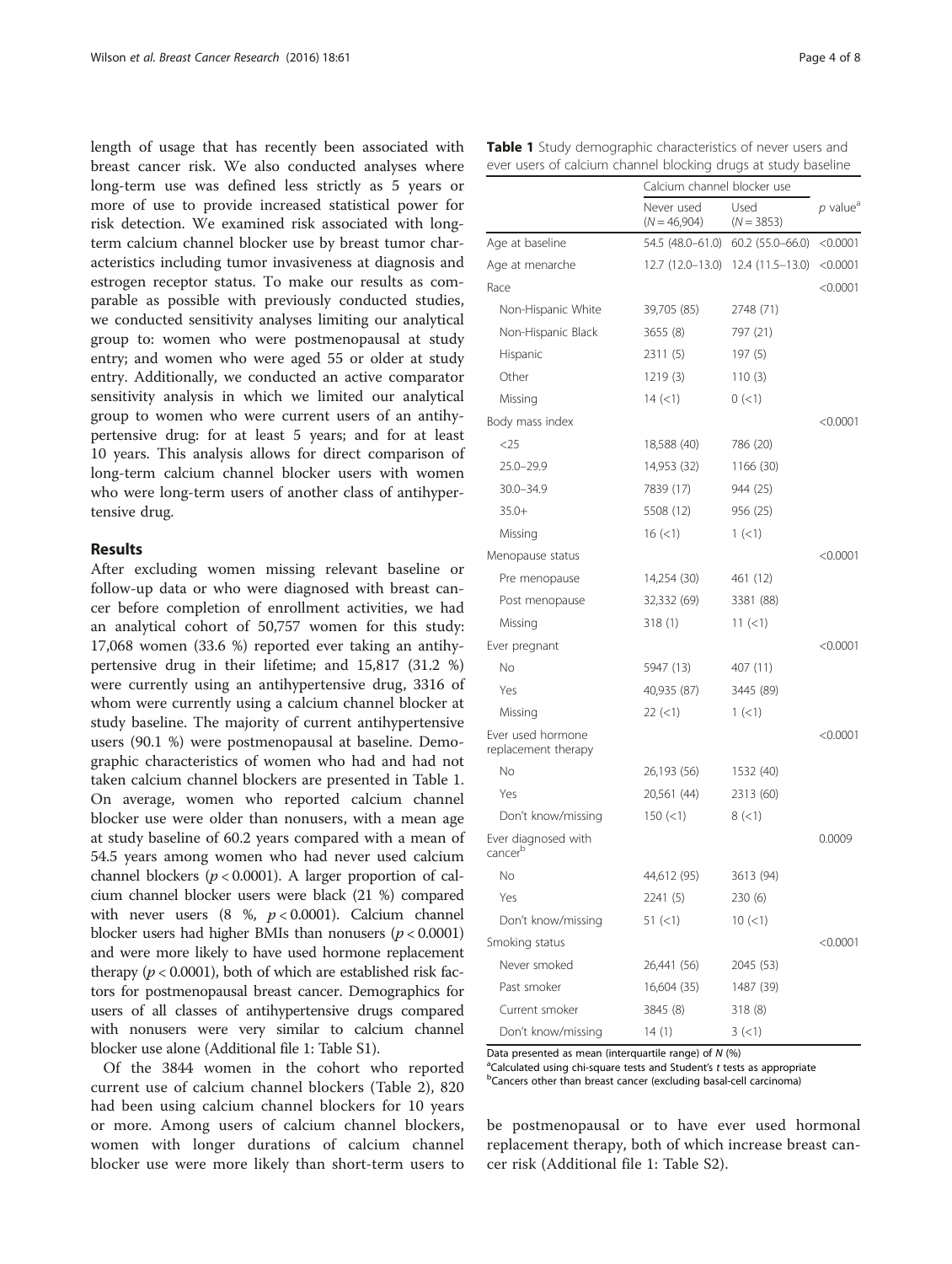| Antihypertensive use       | Noncases      | Invasive    | In situ    | Invasiveness unknown | $p$ value |
|----------------------------|---------------|-------------|------------|----------------------|-----------|
|                            | 48,792        | 1372        | 558        | 35                   |           |
| All antihypertensive drugs |               |             |            |                      |           |
| Never used                 | 32,413 (66.4) | 883 (64.3)  | 375 (67.2) | 18(51.4)             |           |
| Former user                | 1204 (2.5)    | 33(2.4)     | 13(2.3)    | 1(2.9)               |           |
| Current user (<5 years)    | 7410 (15.2)   | 208 (15.1)  | 92(16.5)   | 5(14.3)              | 0.32      |
| $(5-10 \text{ years})$     | 4033(8.3)     | 128 (9.3)   | 40(7.2)    | 5(14.3)              |           |
| $(10 + \mathrm{years})$    | 3732 (7.6)    | 120 (8.8)   | 38(6.8)    | 6(17.1)              |           |
| Calcium channel blockers   |               |             |            |                      |           |
| Never used                 | 45,089 (92.4) | 1270 (92.6) | 515 (92.3) | 30 (85.7)            |           |
| Former user                | 516(1.1)      | 15(1.1)     | 6(1.1)     | 0(0)                 |           |
| Current user (<5 years)    | 1804 (3.7)    | 44 (3.2)    | 21(3.8)    | 1(2.9)               | 0.41      |
| $(5-10 \text{ years})$     | 771 (1.6)     | 25(1.8)     | 11(2.0)    | 2(5.7)               |           |
| $(10 + \text{years})$      | 612(1.3)      | 18(1.3)     | 5(0.9)     | 2(5.7)               |           |

<span id="page-4-0"></span>Table 2 Use of antihypertensive drugs by breast cancer status

Data presented as N (%)

Distribution of the duration of use for any antihypertensive drug and for use of calcium channel blockers specifically. We calculated distribution of use for women who remained breast cancer free as well as those who developed breast cancer during the study follow-up period

A total of 1965 women reported a breast cancer diagnosis during study follow-up: 1372 cases of invasive breast cancer, and 558 cases that were classified as in situ, and 35 cases in which invasiveness of the tumor was unknown. The mean follow-up time for participants in the cohort was 5.3 years (SD 1.69). Of invasive cancers, 1027 were classified as invasive ductal carcinomas and 130 were invasive lobular carcinomas. Of the 558 in-situ cases, 459 were characterized as ductal carcinoma in situ (DCIS).

Calcium channel blocker use patterns and use of antihypertensive drugs in general did not differ between women who developed breast cancer during follow-up and those who remained free of breast cancer (Table 2). Of women who remained cancer free, 1.3 % had been users of calcium channel blockers for 10 years; this same percentage of women with long-term calcium channel blocker use (1.3 %) was observed among women who developed invasive breast cancer. There were no differences in the distribution of drug usage across cases and noncases for any other subclass of antihypertensive drug (Additional file [1](#page-6-0): Table S3).

Cox proportional hazards regression showed no evidence of increased breast cancer risk with long-term calcium channel blocker use either in unadjusted models (Additional file [1:](#page-6-0) Table S4) or with adjustment for covariates (Fig. 1). Unadjusted models utilized 50,751 women with 1959 breast cancer events. Owing to missing covariate or follow-up time data, adjusted models resulted in an analytic cohort of 50,269 women, with 1933 breast cancer events. There was no increased risk of breast cancer for any duration of calcium channel blocker use when compared with women who had never used

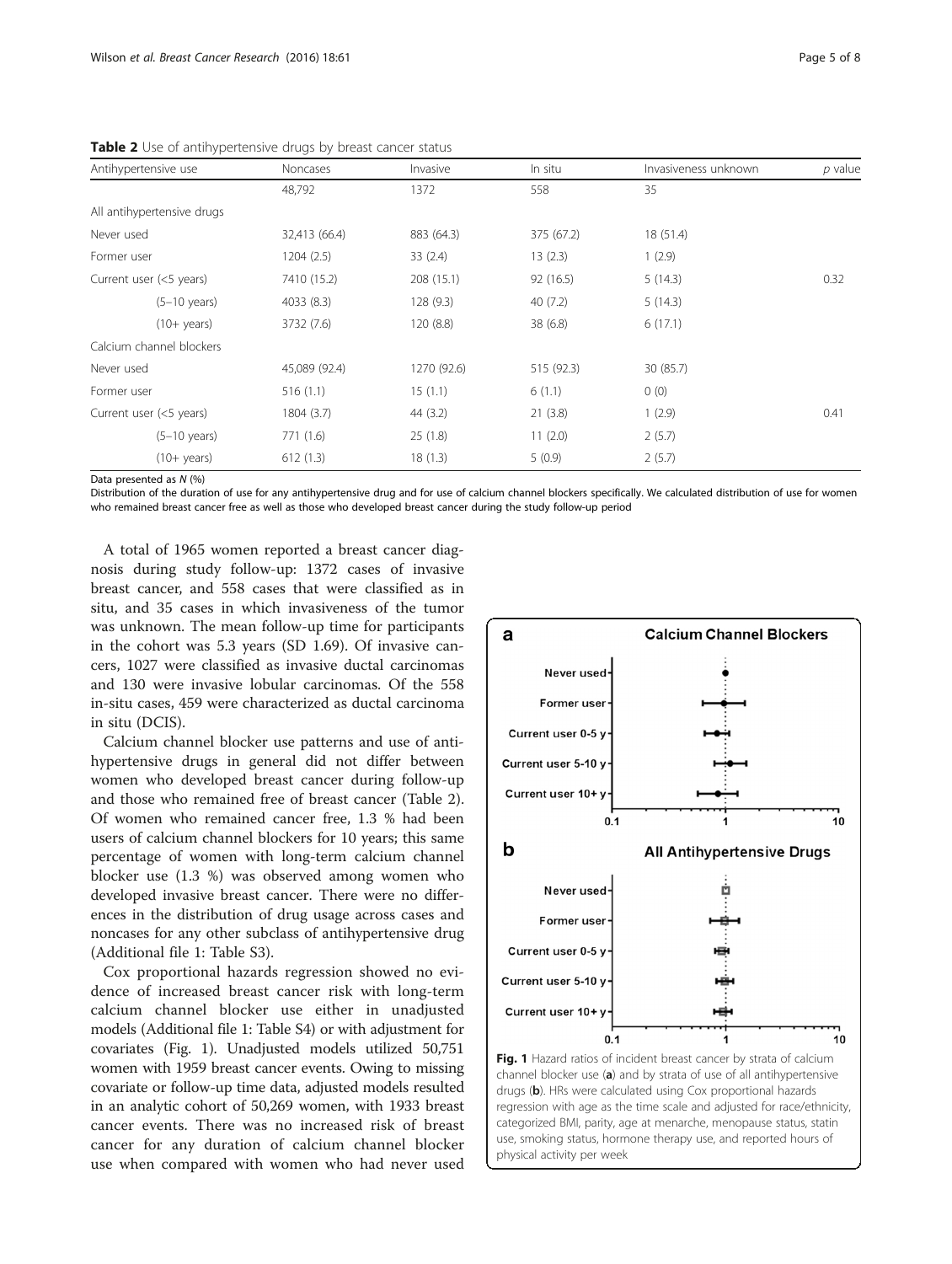calcium channel blockers (Fig. [1\)](#page-4-0). Being a current user of calcium channel blockers for 10 years or more did not increase risk of breast cancer development during follow-up compared with women who had never used calcium channel blockers (HR 0.88, 95 % CI 0.59–1.33). There was no increased risk observed when long-term use was less strictly categorized as 5 years or more of calcium channel blocker use compared with never users (HR 1.016, 95 % CI 0.78–1.32). Further stratified analysis of dihydropyridine calcium channel blockers and nondihydropyridine calcium channel blockers failed to show increased risk for either class (Additional file [1:](#page-6-0) Table S5). We also explored antihypertensive use and breast cancer risk more generally, looking at use of any antihypertensive drug (Fig. [1](#page-4-0)) and various subclasses (Additional file [1](#page-6-0): Table S6), but found no evidence of association.

We also explored whether antihypertensive use was associated with postmenopausal breast cancers or with specific tumor subtypes. Analyses restricted to postmenopausal women ( $N = 38,604$ ), women aged over 55, or stratification by ethnicity revealed no increased risk for calcium channel blocker use (Additional file [1](#page-6-0): Figure S1). We also conducted analyses stratified by various tumor subtypes. We saw no increased risk for ER+ or ER– tumors only, nor when stratified by invasiveness status at diagnosis (Additional file [1](#page-6-0):Supplemental Figure S1). We saw no increased risk for invasive ductal carcinoma ( $N = 1009$  cases), for invasive lobular carcinoma  $(N = 130$  cases), or for ductal carcinoma in situ ( $N = 459$  cases), which were the most common types of incident breast cancers reported during follow-up (Table 3). When the analytical pool was limited to current users of antihypertensive drugs with at least 5 years of use  $(N = 8057)$  or with at least 10 years of use  $(N = 3879)$ , no increased risk of breast cancer was observed with calcium channel blocker use compared with users of the other classes of antihypertensive drugs (Table 4).

# **Discussion**

Antihypertensive treatment is on the rise in the USA, with a number of different classes of therapeutic agents available. Calcium channel blockers have become an increasingly common modality of treatment over the past few decades [\[17](#page-7-0), [18\]](#page-7-0). In light of the increasing prevalence of calcium channel blocker use, recent reports of its potential association with breast cancer could, if substantiated, raise serious questions on how to balance the considerable benefits of this class of agents against potential risks. While a recently conducted case–control study found an association between 10 years or more of calcium channel blocker use and invasive breast cancer [\[1\]](#page-7-0), our prospective study of 50,757 women with a family history of breast cancer yielded no evidence of increased risk.

There is no strong biological rationale for increased cancer risk resulting from long-term use of calcium Table 3 Hazard ratios for invasive ductal carcinomas, invasive lobular carcinomas, and ductal carcinomas in situ

|                              | Invasive ductal<br>carcinoma<br>(1009 cases) | Invasive lobular<br>carcinoma<br>$(130 \text{ cases})$ | Ductal carcinoma<br>in situ<br>$(459 \text{ cases})$ |
|------------------------------|----------------------------------------------|--------------------------------------------------------|------------------------------------------------------|
| Calcium channel blockers     |                                              |                                                        |                                                      |
| Never used                   | Reference                                    | Reference                                              | Reference                                            |
| Former user                  | 1.05 (0.59-1.86)                             | $1.68(0.41 - 6.85)$                                    | $0.98(0.41 - 2.38)$                                  |
| Current user<br>$(<5$ years) | $0.66$ $(0.45 - 0.97)$                       | 2.26 (1.12-4.55)                                       | $0.78$ $(0.46 - 1.35)$                               |
| $(5-10 \text{ years})$       | $1.05(0.66 - 1.66)$                          | $1.13(0.28 - 4.61)$                                    | $1.28(0.68 - 2.41)$                                  |
| $(10 + \text{years})$        | $0.80(0.45 - 1.42)$                          | $0.69(0.10 - 4.99)$                                    | $0.80(0.33 - 1.94)$                                  |
| All antihypertensives        |                                              |                                                        |                                                      |
| Never used                   | Reference                                    | Reference                                              | Reference                                            |
| Former user                  | $1.03(0.69 - 1.53)$                          | $0.30(0.04 - 2.16)$                                    | $1.15(0.66 - 2.01)$                                  |
| Current user<br>$(<5$ years) | $0.90(0.74 - 1.08)$                          | $0.88(0.51 - 1.50)$                                    | $1.06(0.82 - 1.39)$                                  |
| $(5-10 \text{ years})$       | $0.97(0.77 - 1.22)$                          | $1.21(0.65 - 2.24)$                                    | $0.87(0.60 - 1.26)$                                  |
| $(10 + \text{years})$        | $0.94(0.74 - 1.19)$                          | $0.57(0.24 - 1.34)$                                    | $0.88$ $(0.60 - 1.28)$                               |

Data presented as hazard ratio (95 % confidence interval)

Hazard ratios were calculated using Cox proportional hazards regression with age as the time scale and adjusted for race/ethnicity, categorized body mass index, parity, age at menarche, menopause status, statin use, smoking status, hormone therapy use, and reported hours of physical activity per week

channel blockers. It has been hypothesized that use of calcium channel blockers may inhibit intracellular calcium channels involved in signaling and coordinating cell apoptosis [\[19](#page-7-0)]. Changes in intracellular calcium concentrations are involved in response pathways to various apoptotic stimuli in many cell types, as well as in the process of DNA fragmentation during apoptosis. Interference with the apoptotic process could potentially allow tumor growth [\[20](#page-7-0)–[22\]](#page-7-0). However, in-vivo studies

Table 4 Hazard ratios of incident breast cancer by strata of calcium channel blocker use in long-term antihypertensive users

| Calcium channel blockers | I imited to women<br>currently using an<br>antihypertensive<br>drug for 5 years<br>or more $(N = 8057)$ | Limited to women<br>currently using an<br>antihypertensive<br>drug for 10 years<br>or more $(N = 3879)$ |  |  |  |
|--------------------------|---------------------------------------------------------------------------------------------------------|---------------------------------------------------------------------------------------------------------|--|--|--|
| Never used               | Reference                                                                                               | Reference                                                                                               |  |  |  |
| Former user              | $0.87(0.36 - 2.11)$                                                                                     | $0.80(0.20 - 3.24)$                                                                                     |  |  |  |
| Current user (<5 years)  | $1.06(0.71 - 1.58)$                                                                                     | 1.09 (0.60-1.99)                                                                                        |  |  |  |
| $(5-10 \text{ years})$   | $1.14(0.81 - 1.61)$                                                                                     | $1.15(0.58 - 2.29)$                                                                                     |  |  |  |
| $(10 + \text{years})$    | $0.89(0.58 - 1.36)$                                                                                     | $0.89(0.57 - 1.40)$                                                                                     |  |  |  |

Data presented as breast cancer hazard ratio (95 % confidence interval) Hazard ratios of incident breast cancer by strata of calcium channel blocker use in long-term antihypertensive users when the analytic population is limited to women who have been using an antihypertensive drug for at least 5 years ( $N = 8058$ ) or at least 10 years ( $N = 3879$ ) at baseline. Hazard ratios were calculated using Cox proportional hazards regression with age as the time scale and adjusted for race/ethnicity, categorized body mass index, parity, age at menarche, menopause status, statin use, smoking status, hormone therapy use, and reported hours of physical activity per week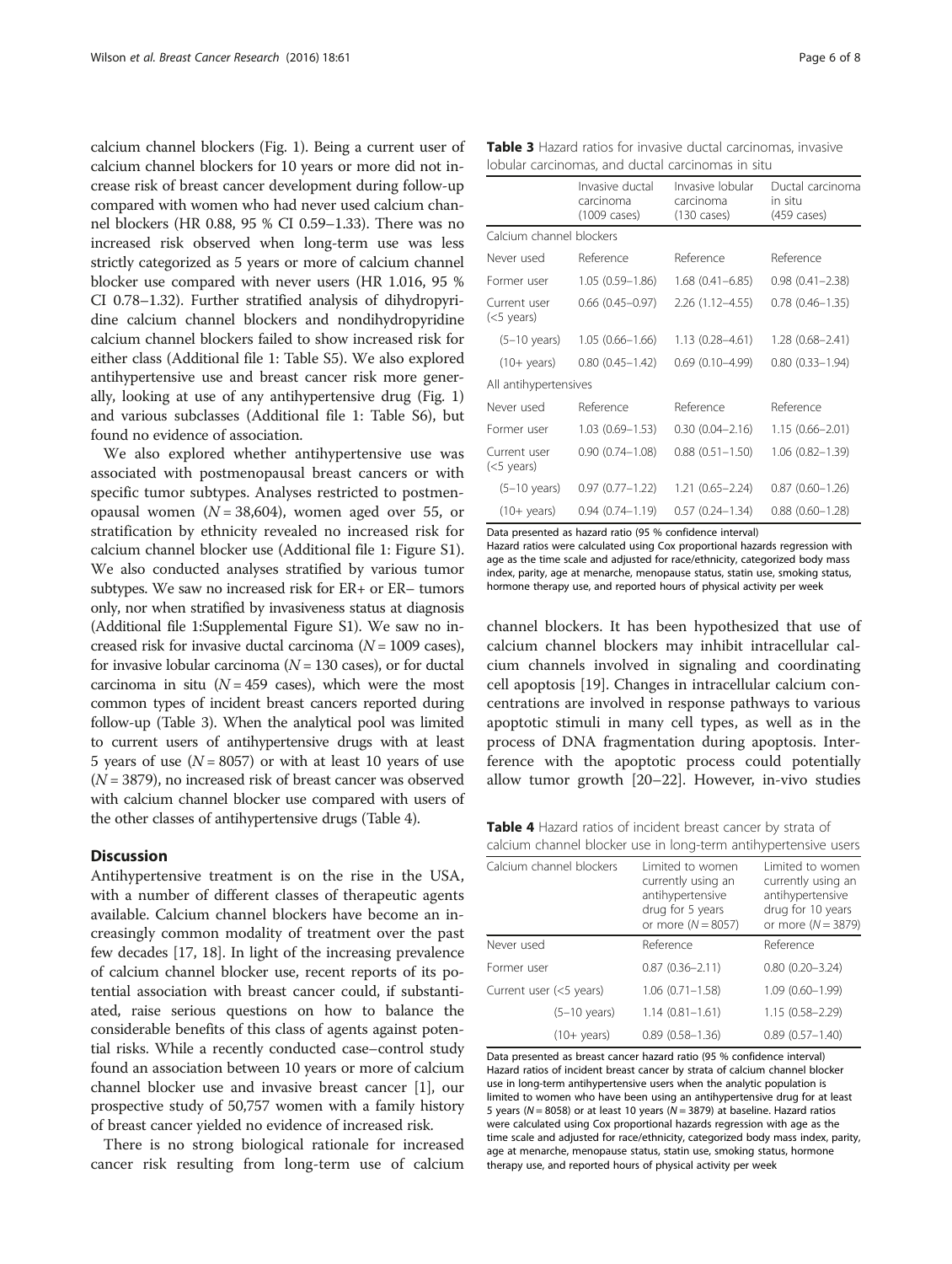<span id="page-6-0"></span>and animal models have shown inconsistent relationships between calcium channel blocking drugs and apoptosis; treatment with the drugs promotes apoptosis in some cancerous and noncancerous cell types and reduces apoptosis in others [\[23](#page-7-0)–[29](#page-7-0)]. In fact, calcium channel blocking drugs appear to have antitumorigenic properties in some situations [[30](#page-7-0)–[33\]](#page-7-0). This lack of convincing biological evidence is consistent with the observed lack of association between calcium channel blocker use and breast cancer risk in this study.

The study by Li et al. [\[1](#page-7-0)] was a large case–control study of women comprising 880 invasive ductal carcinoma cases, 1027 invasive lobular carcinoma cases, and 856 controls. Their exposure surveys collected detailed information on the use and duration of various classes of antihypertensive drugs. Detailed information on duration of use for subclasses of antihypertensive drugs has not been available in most contemporary studies of breast cancer, so this finding was particularly concerning. However, retrospectively collected exposure information may be subject to recall bias between women with cancer and the population-based controls. The Sister Study's medication questionnaire method collected very similar information; however, the questionnaires in the Sister Study were administered prospectively, before any diagnosis of breast cancer occurred. Additionally, the observed risk increases in the study be Li et al. were based on a total of 70 women reporting 10 years or more of calcium channel blockers use  $(N = 12 \text{ controls}, 27 \text{ invasive ductal car-}$ cinoma, and 31 invasive lobular carcinoma). The small number of long-term users of the calcium channel blocker subclass resulted in wide CI estimates.

Our observed lack of association between calcium channel blocker use and breast cancer risk in this Sister Study is consistent with the results of recently published analyses from the Nurse's Health Study [[12\]](#page-7-0) and the Swedish National Board of Health and Welfare [\[13](#page-7-0)]. Both of these studies used prospectively collected data from large cohorts, either from questionnaires or from Swedish Prescription Drug registries which track drug dispensations. Although the Swedish study did not have sufficient numbers of users with 10 years or more of calcium channel blocker use to evaluate risk for those women, neither study found any increased risk of breast cancer development with ever having used calcium channel blockers. We are able to extend these findings to women who are known to be at a higher risk by virtue of having an affected sister, providing additional weight to the argument that calcium channel blockers do not increase breast cancer risk.

Although a small number of women may change medications after enrollment questionnaire assessment, such changes would not be expected to bias risk estimates which are based solely on medication use up to the time

of enrollment. This analysis is also limited by a relatively short mean follow-up time of 5.3 years.

While there was no association between calcium channel blocker use and development of breast cancer, we did observe that calcium channel blocker use, and use of antihypertensives in general, is associated with several breast cancer risk factors. Women who used calcium channel blockers in our study were more likely to have a history of smoking, to be overweight, to be postmenopausal, and to have used hormone replacement therapy. These associations might help to explain the inconsistencies observed in past studies of breast cancer risk and antihypertensive drug use. Incomplete adjustment for the differences in risk profiles between calcium channel blocker users and nonusers might produce associations between calcium channel blocker use and breast cancer, particularly in smaller studies.

# Conclusions

Reports of potential excess risk due to antihypertensive drugs are likely to be of particular concern for women with increased breast cancer risk from genetic or other factors. Such concern might lead to less effective treatment for hypertension. Our findings in women with a family history of breast cancer and the findings from other recent prospective studies indicate that calcium channel blocking drugs can be used for long-term hypertension treatment without concern about increases in breast cancer risk.

# Additional file

[Additional file 1:](dx.doi.org/10.1186/s13058-016-0720-6) Presents Supplemental Tables S1-S6 and Supplemental Figure S1. (DOCX 286 kb)

#### Abbreviations

ACE, angiotensin-converting enzyme; BMI, body mass index; CI, confidence interval; DCIS, ductal carcinoma in situ; ER–, estrogen receptor negative; ER+, estrogen receptor positive; HR, hazard ratio; LMP, last menstrual period; SR, sustained release; XR, extended release

#### Acknowledgements

The authors wish to thank Dr Katie O'Brien and Dr Alexandra White for their critical review of this manuscript. They would also like to thank the women who volunteered to participate in the Sister Study, and all Sister Study support staff. LEW had full access to all data in the study and takes responsibility for the integrity of the data and the accuracy of the data analysis.

#### Funding

This research was supported by the Intramural Research Program of the National Institute of Environmental Health Sciences, NIH (Z01 ES044005, Z01 ES044032, and Z01 ES049033), which provided funding for design and conduct of the study; collection, management, analysis, and interpretation of the data; and preparation, review, and approval of the manuscript.

## Availability of data and materials

Because of ethical restrictions (participant confidentiality), data are available upon request. Permission to access Sister Study data may be obtained online ([www.sisterstudystars.org](http://www.sisterstudystars.org/)) or by contacting the authors.